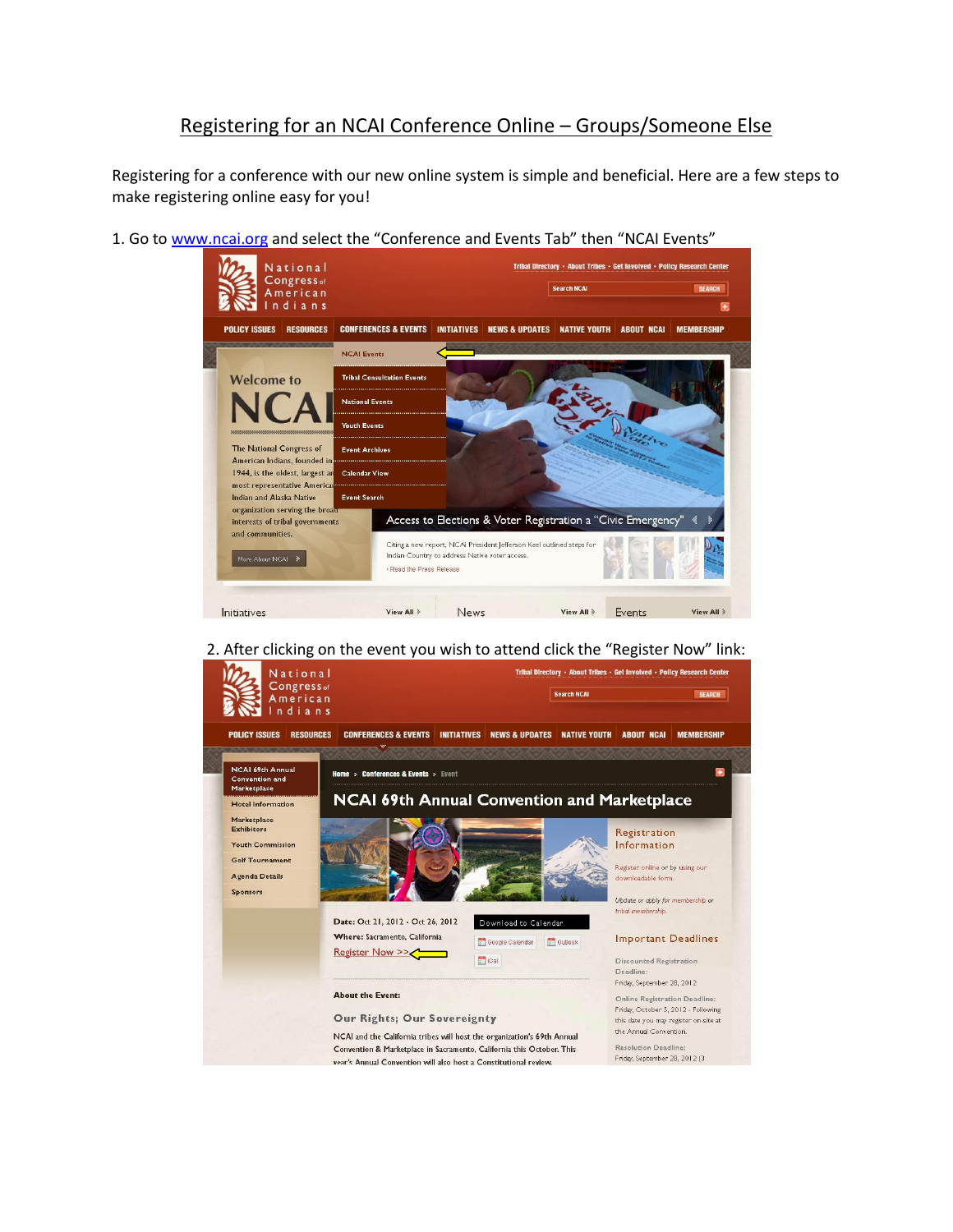3. After clicking "Register Now" you will be directed to the online registration system. Here you will log in using your username and password. These were sent to you in an email from NCAI when the new system was announced.

Can't remember them? Don't worry, we have you covered. Simply click the "Forgot Your Password?" link and follow along as prompted. You can also register has a "New Contact."



Once you have all of your log in information, click "Log In."

4. The next screen will give you an overview of the registration process, the option to view your shopping cart and to select if you are registering yourself or someone else. Make sure to select "Group" and then click "Proceed" to continue on with registration.

| National<br>$\mathsf{Congress}_{\mathsf{of}}$<br>American<br>ndians                    |                                                                                                                                                                              |      |
|----------------------------------------------------------------------------------------|------------------------------------------------------------------------------------------------------------------------------------------------------------------------------|------|
| 8 User Baker, Kellcee   Logout                                                         |                                                                                                                                                                              | Back |
| <b>Conference Registration   Process Overview</b>                                      |                                                                                                                                                                              |      |
| Click here for Shopping Cart                                                           |                                                                                                                                                                              |      |
|                                                                                        | 2012 NCAI Annual Convention & Marketplace                                                                                                                                    |      |
|                                                                                        |                                                                                                                                                                              |      |
| Welcome, Kellcee Baker                                                                 |                                                                                                                                                                              |      |
|                                                                                        |                                                                                                                                                                              |      |
| Step 1) Registrant Information                                                         |                                                                                                                                                                              |      |
| Step 2) Registration                                                                   |                                                                                                                                                                              |      |
| Step 3) Optional Events<br>Step 4) Summary                                             |                                                                                                                                                                              |      |
|                                                                                        |                                                                                                                                                                              |      |
| <b>Select Registration Type</b>                                                        |                                                                                                                                                                              |      |
| Are you registering yourself for this conference or someone<br>else from your company? | O Self O Someone else <sup>⊙</sup><br>roup                                                                                                                                   |      |
|                                                                                        | Proceed                                                                                                                                                                      |      |
|                                                                                        | Changes you make to your address and other contact information apply to this event only. If you wish to update your information permanently, please Edit Your Profile before |      |
|                                                                                        | National Congress of American Indians (NCAI)<br>1516 P Street NW, Washington, DC 20005<br>Phone: (202) 466-7767, Fax: (202) 466-7797<br>Email: ncai@ncai.org                 |      |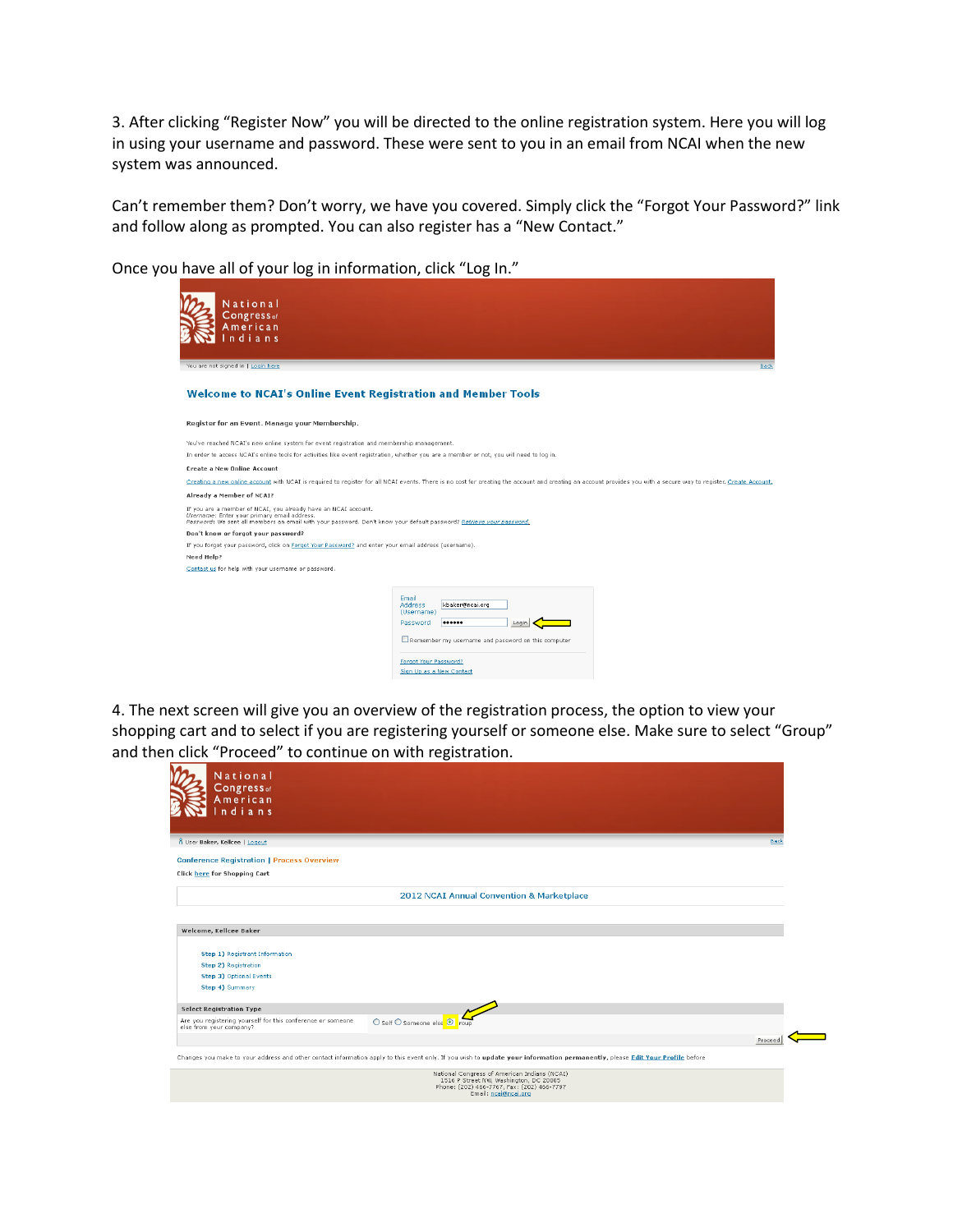5. Search Tribe or Organization: Type in the tribe/group name in Company and fill out the information below. Note that not all information fields have to be populated, it will search for any matches, letting you select your group from a list. Once you find your company makes sure to select the bubble next to it and click "Select Company" to continue. \*Note – if registering for Someone Else you will be asked to look up the person by their name or other identifying information and then follow the same process below.

| 8 User Baker, Kellcee   Logout                                                                                                                        |                                           |            |       |                          | Back |
|-------------------------------------------------------------------------------------------------------------------------------------------------------|-------------------------------------------|------------|-------|--------------------------|------|
| Group Registration   Search Tribe or Organization                                                                                                     |                                           |            |       |                          |      |
| Use the search fields below to locate the company that all registrants belong to.<br>You'll be able to select registrants from this company's roster. |                                           |            |       |                          |      |
| Conference Name                                                                                                                                       | 2012 NCAI Annual Convention & Marketplace |            |       |                          |      |
| Search Criteria                                                                                                                                       |                                           |            |       |                          |      |
| Type of search                                                                                                                                        | $\odot$ All $\bigcirc$ Any                |            |       |                          |      |
| Company                                                                                                                                               | National Congress of A                    |            |       |                          |      |
| City                                                                                                                                                  | Washington                                |            |       |                          |      |
| State                                                                                                                                                 | DC.                                       |            |       |                          |      |
| Key Contact - Last Name                                                                                                                               |                                           |            |       |                          |      |
| Search                                                                                                                                                |                                           |            |       |                          |      |
| <b>Search Results</b>                                                                                                                                 |                                           |            |       |                          |      |
| Select<br>Company                                                                                                                                     |                                           | City       | State | <b>Primary Contact</b>   |      |
| National Congress of American Indians<br>$\bullet$                                                                                                    |                                           | Washington | lpc.  | Johnson Pata, Jacqueline |      |

6. Select Group Registrants: Select members of the tribe/organization that you wish to register then click "Proceed to Register" to continue. \*Note: You can add individuals to the roster if they are not listed by clicking "Add individual to roster" and populating the information fields. \*\*Note: If a member is already registered it will say "Already Registered" or "Registration Pending" in the "Registration Status" column.

| Congress <sub>of</sub><br>American<br>Indians                                     |                                                                                  |                      |               |                            |
|-----------------------------------------------------------------------------------|----------------------------------------------------------------------------------|----------------------|---------------|----------------------------|
| 8 User Baker, Kellcee   Logout                                                    |                                                                                  |                      |               |                            |
| <b>Group Registration   Select Group Registrants</b>                              |                                                                                  |                      |               |                            |
|                                                                                   | The following individuals are listed as a part of the selected company's roster. |                      |               |                            |
|                                                                                   |                                                                                  |                      |               |                            |
| Conference Name                                                                   | 2012 NCAI Annual Convention & Marketplace                                        |                      |               |                            |
| Name of the Company                                                               | National Congress of American Indians                                            |                      |               |                            |
| Key Contact                                                                       | Johnson Pata, Jacqueline                                                         |                      |               |                            |
|                                                                                   |                                                                                  |                      |               |                            |
| <b>Search Results</b>                                                             |                                                                                  |                      |               |                            |
| Name                                                                              |                                                                                  | PriceLevel           | Register      | <b>Registration Status</b> |
| Agyeman, Nketia                                                                   |                                                                                  | Member               |               |                            |
| Baker, Kellcee                                                                    |                                                                                  | Non-Member           | <u>E</u>      |                            |
| Beetso, Derrick                                                                   |                                                                                  | Member               | ⊡             |                            |
| Black, Sherry                                                                     |                                                                                  | Member               | ⊽             |                            |
| Branson, Terra                                                                    |                                                                                  | Non-Member           | Ø             |                            |
| Caldwell, Janice                                                                  |                                                                                  | Non-Member           | <b>RIN</b>    |                            |
| Daulton, Christina                                                                |                                                                                  | Non-Member           |               |                            |
| Deal, Tonya M.                                                                    |                                                                                  | Non-Member           | b             |                            |
| Dossett, John                                                                     |                                                                                  | Member               |               |                            |
| Ebarb, Amber                                                                      |                                                                                  | Non-Member           | <b>RIIRIN</b> |                            |
| Gomez, Jamie                                                                      |                                                                                  | Member               |               |                            |
| Holden, Robert                                                                    |                                                                                  | Member               | <b>RIN</b>    |                            |
| Howard, Brian                                                                     |                                                                                  | Non-Member           |               |                            |
| Hoyt, Katie                                                                       |                                                                                  | Non-Member           | s             |                            |
| Humetewa, Bernida                                                                 |                                                                                  | Member               | E             |                            |
| Jackman, Katy                                                                     |                                                                                  | Member               |               |                            |
|                                                                                   |                                                                                  | Member               | ⊡             |                            |
|                                                                                   |                                                                                  | Member               | <b>RIETER</b> |                            |
|                                                                                   |                                                                                  |                      |               |                            |
| Johnson Pata, Jacqueline<br>Jones, Katie<br>Kinsel, Krystalyn<br>Macfarlane, Joch |                                                                                  | Member<br>Mon-Mamher |               |                            |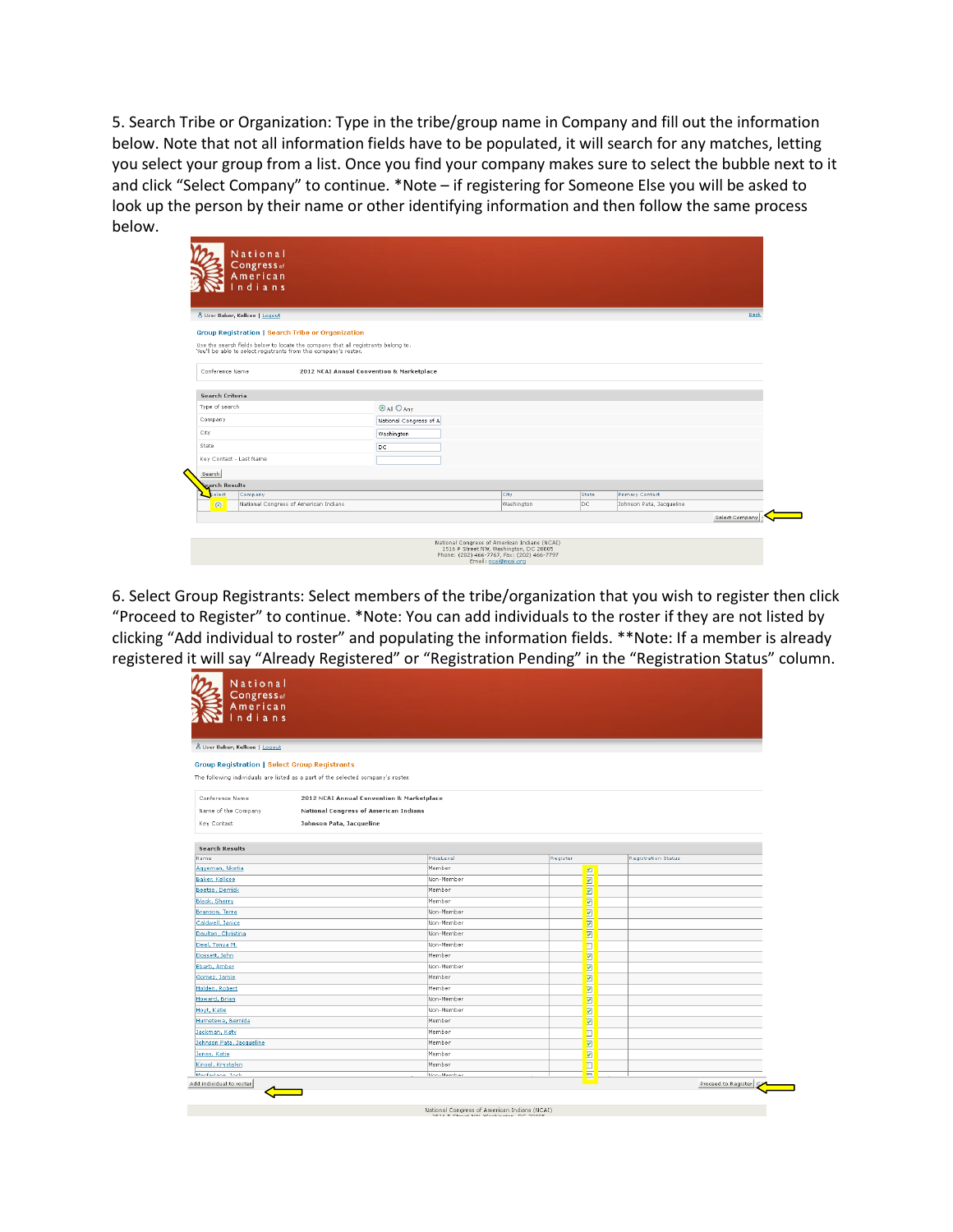7. Select Registration Options: Here you can select which registration type (If you are registering someone 24 and under, please select Youth Registration in order to receive the discounted rate). You can also select which Optional Functions you would like to have those members that you are registering attend. Once you have selected your preferred options click "Finish" to continue.

| National                                                                      |                                                                                                                                                                                                         |
|-------------------------------------------------------------------------------|---------------------------------------------------------------------------------------------------------------------------------------------------------------------------------------------------------|
| Congress <sub>of</sub>                                                        |                                                                                                                                                                                                         |
| American                                                                      |                                                                                                                                                                                                         |
| ndians                                                                        |                                                                                                                                                                                                         |
|                                                                               |                                                                                                                                                                                                         |
| 8 User Baker, Kellcee   Logout                                                | Ba                                                                                                                                                                                                      |
| <b>Group Registration   Select Registration Options</b>                       |                                                                                                                                                                                                         |
|                                                                               | Note that the registration option that you select here will be applied to all registrants in the group. Press "Previous" and remove from the group any registrant with different options from the rest. |
| Conference Name                                                               | 2012 NCAI Annual Convention & Marketplace                                                                                                                                                               |
| Name of the Company                                                           | National Congress of American Indians                                                                                                                                                                   |
| Key Contact                                                                   | Johnson Pata, Jacqueline                                                                                                                                                                                |
| <b>Select Main Registration</b>                                               |                                                                                                                                                                                                         |
| Registration for:                                                             | Your price*                                                                                                                                                                                             |
| ◘<br>Conference Registration                                                  | \$500.00                                                                                                                                                                                                |
| O<br>Youth Registration (24 and under)                                        | \$175.00                                                                                                                                                                                                |
| <b>Preconference Social Events</b>                                            |                                                                                                                                                                                                         |
| <b>Preconference Sessions</b><br>Select from the following Optional Functions |                                                                                                                                                                                                         |
| Monday, Oct 22, 2012                                                          |                                                                                                                                                                                                         |
| 図<br><b>National Prayer Breakfast</b>                                         |                                                                                                                                                                                                         |
| 7:00AM - 8:00AM (\$25.00)                                                     |                                                                                                                                                                                                         |
| <b>Fur sday, Oct 23, 2012</b><br>O<br>Youth Honoring Luncheon                 |                                                                                                                                                                                                         |
| $12:00PM - 1:00PM$ (\$50.00)                                                  |                                                                                                                                                                                                         |
| The rsday, Oct 25, 2012                                                       |                                                                                                                                                                                                         |
| ⊡<br>Elder's Honoring Luncheon<br>12:00PM - 1:00PM (\$50.00)                  |                                                                                                                                                                                                         |
| ☑<br>Gala Banquet<br>7:00PM - 10:00PM (\$75.00)                               |                                                                                                                                                                                                         |
| ◘<br>7:00PM - 10:00PM (\$1,000.00)                                            | Gala Banquet: Table Sponsorship (includes 10 tickets)                                                                                                                                                   |
|                                                                               | Previous Finish                                                                                                                                                                                         |

8. Summary and Checkout: This screen will show you a summary of your registration order with the option to edit anything that is incorrect. If the screen happens to show a \$0.00 balance, do not worry, click "Proceed to Shopping Cart" to continue. You will have another chance to edit your order if incorrect.

| National<br>Congress <sub>of</sub><br>American<br>ndians |                                                                                                                                                              |
|----------------------------------------------------------|--------------------------------------------------------------------------------------------------------------------------------------------------------------|
| 8 User Baker, Kellcee   Logout                           | Back                                                                                                                                                         |
| <b>Group Registration   Summary and Checkout</b>         |                                                                                                                                                              |
| Conference Name                                          | 2012 NCAI Annual Convention & Marketplace                                                                                                                    |
| <b>Company Information</b>                               |                                                                                                                                                              |
| <b>Company Name</b>                                      | <b>Address</b>                                                                                                                                               |
| <b>Key Contact</b>                                       |                                                                                                                                                              |
| <b>Pricing Level</b>                                     |                                                                                                                                                              |
| <b>Group Registrants</b>                                 |                                                                                                                                                              |
| <b>Registration Options</b>                              |                                                                                                                                                              |
| <b>Total Registration Fees</b>                           |                                                                                                                                                              |
| Number of Registrants in the<br>Group                    | $\,0\,$                                                                                                                                                      |
| <b>Total Due for Entire Group</b>                        | ----------------<br>\$0.00                                                                                                                                   |
|                                                          | Proceed to Shopping Cart                                                                                                                                     |
|                                                          | National Congress of American Indians (NCAI)<br>1516 P Street NW, Washington, DC 20005<br>Phone: (202) 466-7767, Fax: (202) 466-7797<br>Email: ncai@ncai.org |